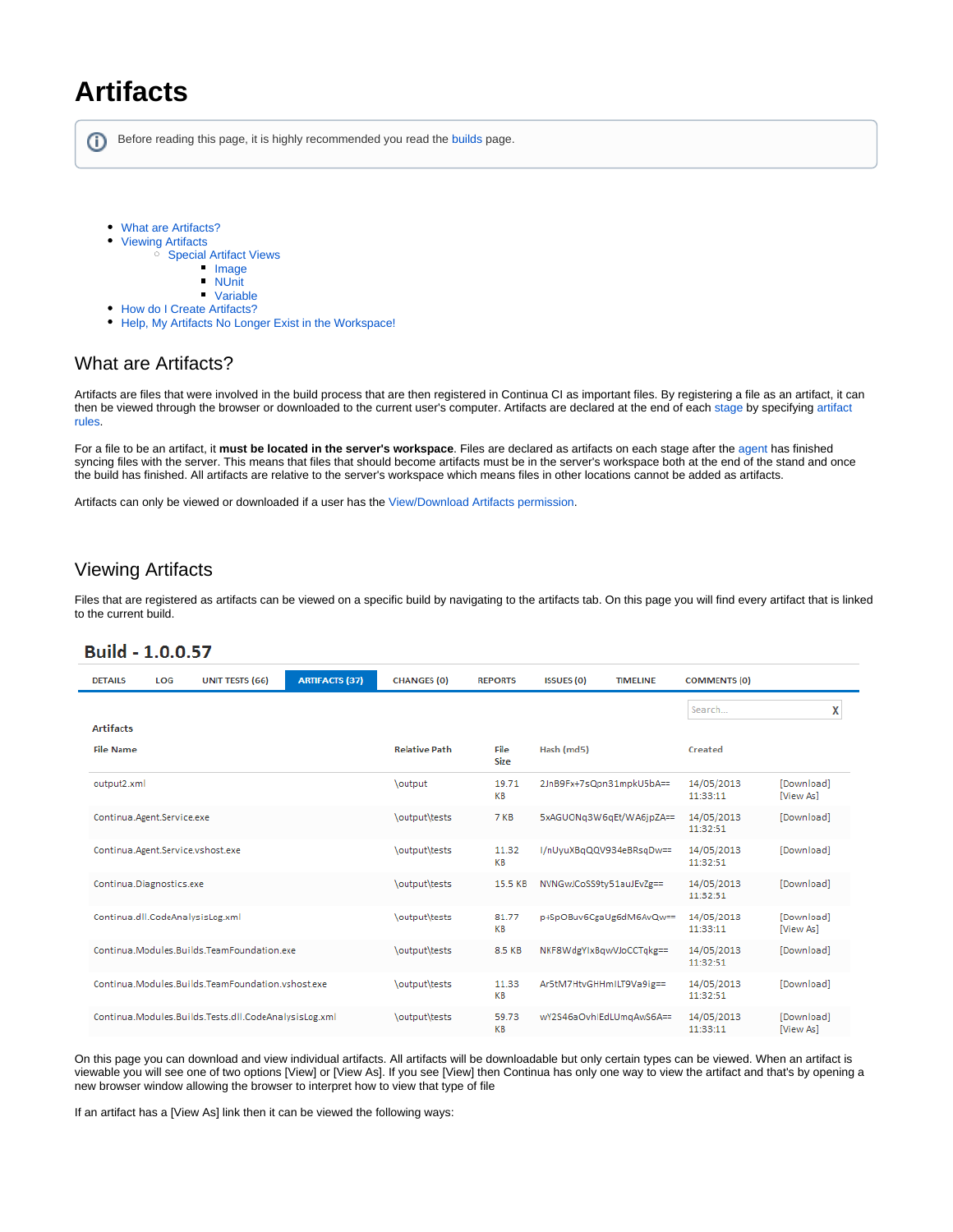- **Raw**: This will open a new tab and the browser will attempt to open the file. The artifact and the artifact's file type are both sent to the browser and  $\bullet$ it is up to the browser how the file will be generated (Note that different browsers render file types differently). This means that this method should only be used on files that can be viewed through the browser.
- **Special Views**: File types can be associated with special views. See the next section for more information on these views.

### <span id="page-1-0"></span>**Special Artifact Views**

Artifacts can be associated an artifact type when specifying [artifact rules](https://wiki.finalbuilder.com/display/continua/Artifact+Rules). If an artifact is associated to one of these types, they can be opened in a special view within the Continua artifacts page. Check out the [Artifact Rules](https://wiki.finalbuilder.com/display/continua/Artifact+Rules) page for more information on how to assign a view type to artifacts.

Continua currently supports the following special views.

#### <span id="page-1-1"></span>**Image**

The Image special view is designed for any image files, i.e. .png, .bmp, .gif, .jpeg, etc. By setting an artifact to the image type you can then view those images straight from the artifacts page.

A file can be typed as an **image** by adding the **image type** to the [artifact rule](https://wiki.finalbuilder.com/display/continua/Artifact+Rules). For example, if I want all .pngs in my output folder to be image artifacts, I would use the following artifact rule: **image | output\\*.png**

The image view is shown below.

| $\bigcirc$ Dev Project $\vee$ |               |         |                                    | $\bullet \bullet \qquad \overline{\mathbf{U}} \bullet \qquad \textcircled{1} \qquad \text{or} \qquad \text{Dave McConnell} \ \underline{\mathbf{I}} \bullet$ |         |
|-------------------------------|---------------|---------|------------------------------------|--------------------------------------------------------------------------------------------------------------------------------------------------------------|---------|
| Home $>$ De                   |               | Image   |                                    |                                                                                                                                                              | [close] |
| Dev Pro                       |               |         |                                    |                                                                                                                                                              |         |
| <b>Stages</b>                 |               | Q       |                                    |                                                                                                                                                              |         |
|                               |               |         |                                    |                                                                                                                                                              |         |
| Duration:                     |               |         |                                    |                                                                                                                                                              |         |
| Status:<br>Agent:             |               |         |                                    |                                                                                                                                                              |         |
|                               |               |         |                                    |                                                                                                                                                              |         |
|                               |               |         |                                    |                                                                                                                                                              |         |
| Duration:                     |               |         |                                    |                                                                                                                                                              |         |
| Status:<br>Agent:             |               |         |                                    |                                                                                                                                                              |         |
|                               |               |         |                                    |                                                                                                                                                              |         |
|                               |               |         |                                    |                                                                                                                                                              |         |
|                               |               |         |                                    |                                                                                                                                                              |         |
|                               |               |         |                                    |                                                                                                                                                              |         |
|                               |               |         |                                    |                                                                                                                                                              |         |
|                               |               |         |                                    |                                                                                                                                                              |         |
|                               | cilogo_24.png | \output | 748 Bytes dYepKUsITTov8zj28Shj7g== | 14/05/2013 16:46:17 [Download] [View                                                                                                                         | As]     |

#### <span id="page-1-2"></span>**NUnit**

The NUnit special view is designed for .xml output files that are generated by NUnit. This special view generates a custom view based on the NUnit results. This view is shown below.

A file can be typed as NUnit by adding the NUnit type to the [artifact rule.](https://wiki.finalbuilder.com/display/continua/Artifact+Rules) For example, if I want my tests.xml to be a NUnit artifact and this xml is in the output directory of the server's workspace, I would use the following artifact rule: **nunit | output\tests.xml**

**Note:** Any non-NUnit files that are given the NUnit type will not display correctly. This type should only be used for NUnit xml files.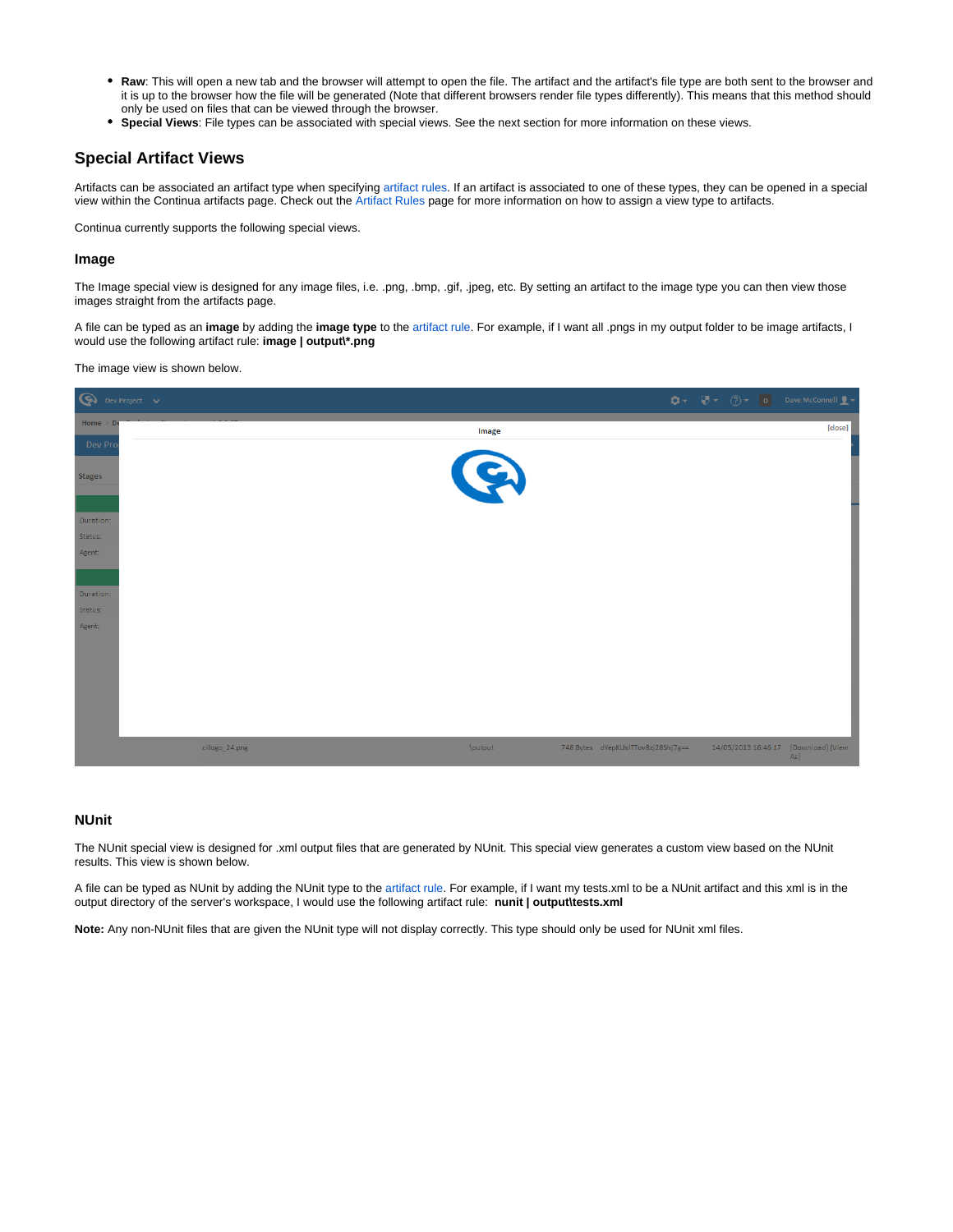| $\bullet \bullet \quad \bullet \quad \bullet \quad \bullet \quad \bullet \quad \bullet \quad \bullet$<br>জ<br>Dev Project V |                                                      |              |                                |                 |             |            |             |                        |                                    |                                        |                     |                |                                     |  |
|-----------------------------------------------------------------------------------------------------------------------------|------------------------------------------------------|--------------|--------------------------------|-----------------|-------------|------------|-------------|------------------------|------------------------------------|----------------------------------------|---------------------|----------------|-------------------------------------|--|
| Home $> 0$<br>output\tests\Continua.Common.Tests.dll                                                                        |                                                      |              |                                |                 |             |            |             |                        |                                    |                                        |                     |                | [close] $\triangle$                 |  |
| Dev Pro                                                                                                                     |                                                      | <b>Total</b> | <b>Errors</b>                  | <b>Failures</b> | Not-run     | Date       | <b>Time</b> |                        |                                    |                                        |                     |                |                                     |  |
| <b>Stages</b>                                                                                                               |                                                      | 66           | $\circ$                        | $\circ$         | $\mathbf 0$ | 2013-05-14 | 16:46:05    |                        |                                    |                                        |                     |                |                                     |  |
|                                                                                                                             | Name                                                 |              | Ratio                          |                 |             |            |             | <b>Executed Result</b> |                                    | <b>Success</b>                         | <b>Time</b>         | Passed         | Failed                              |  |
|                                                                                                                             | AntPatternTests                                      |              | 100.00%                        |                 |             |            | <b>True</b> | <b>Success</b>         | True                               | 0.117                                  | 10                  | $\mathbf 0$    |                                     |  |
| Duration:                                                                                                                   | ConfigurationUtilitiesTests                          |              | 100.00%                        |                 |             |            |             | True                   | <b>Success</b>                     | True                                   | 0.003               | 1              | $\bf{0}$                            |  |
| Status:                                                                                                                     | ConstantsTests                                       |              | 100.00 %<br>100.00%<br>100.00% |                 |             |            | True        |                        |                                    | True                                   | 0.004               | з              | $\bf{0}$                            |  |
| Agent:                                                                                                                      | AssemblyExtensionsTests                              |              |                                |                 |             |            |             | True                   | <b>Success</b>                     | 0.108<br>$\overline{2}$<br><b>True</b> |                     | $\bf{0}$       |                                     |  |
|                                                                                                                             | <b>EnumerableExtensionTests</b>                      |              |                                |                 |             |            | <b>True</b> | <b>Success</b>         | <b>True</b>                        | 0.007                                  | $\overline{2}$      | $\mathbf 0$    |                                     |  |
| Duration:                                                                                                                   | ▶ ObjectExtensionsTests                              |              | 100,00%                        |                 |             |            |             | <b>True</b>            | <b>Success</b>                     | True                                   | 0.024               | $\overline{2}$ | $\mathbf 0$                         |  |
| Status:                                                                                                                     | ▶ StringExtensionsTests                              |              | 100.00 %<br>100.00%            |                 |             |            |             | <b>True</b>            | <b>Success</b>                     | True                                   | 0.032               | 4              | $\mathbf 0$                         |  |
| Agent:                                                                                                                      | TypeExtensionTests                                   |              |                                |                 |             |            | True        | <b>Success</b>         | <b>True</b>                        | 0.002                                  | $\overline{2}$      | $\bf{0}$       |                                     |  |
|                                                                                                                             | $\blacktriangleright$ FileMatcherTests               |              | 100.00%                        |                 |             |            |             | True                   | <b>Success</b>                     | <b>True</b>                            | 0.275               | 11             | $\mathbf 0$                         |  |
|                                                                                                                             | $\blacktriangleright$ FileMonitorTests               |              | 100,00%                        |                 |             |            |             | <b>True</b>            | <b>Success</b>                     | True                                   | 0.021               | $\overline{2}$ | $\bf{0}$                            |  |
|                                                                                                                             | ▶ KeyedResourcePoolTests                             |              | 100.00 %                       |                 |             |            |             | True                   | <b>Success</b>                     | True                                   | 0.115               | 4              | $\bf{0}$                            |  |
|                                                                                                                             | P PathUtilityTests                                   |              | 100.00%                        |                 |             |            |             | True                   | <b>Success</b>                     | <b>True</b>                            | 0.014               | 4              | $\bf{0}$                            |  |
|                                                                                                                             | $\blacktriangleright$ Serialization Utiltities Tests |              | 100.00%                        |                 |             |            |             | <b>True</b>            | <b>Success</b>                     | <b>True</b>                            | 0.081               | 5              | $\mathbf{0}$                        |  |
|                                                                                                                             | RoleDTOTests                                         |              | 100.00%                        |                 |             |            |             | <b>True</b>            | <b>Success</b>                     | True                                   | 0.132               | $\mathbf{1}$   | $\bf{0}$                            |  |
|                                                                                                                             | $\blacktriangleright$ SymmetricEncryptionTests       |              | 100.00%                        |                 |             |            |             | True                   | <b>Success</b>                     | <b>True</b>                            | 0.011               | $\mathbf{B}$   | $\Omega$                            |  |
|                                                                                                                             | cilogo_24.png                                        |              |                                |                 | \output     |            |             |                        | 748 Bytes dYepKUsITTov8zj28Shj7g== |                                        | 14/05/2013 16:46:17 |                | [Download] [View<br>As <sup>1</sup> |  |

#### <span id="page-2-0"></span>**Variable**

The variable special view is mainly used for artifacts that are automatically generated for every build. These artifacts are:

- **<agent\_name>\_Environment.xml**: These files list all environment variables that are located on a specific agent. This file is generated while a stage is executing on a particular agent. If a build has multiple stages and these stages are run on multiple agents then you will get multiple **<age nt\_name>\_Environment.xml files**.
- **VariableNamespaces.xml**: This artifact lists every Continua variable including the variables value at the end of the build. This file will list global, project, configuration and build variables.

# <span id="page-2-1"></span>How do I Create Artifacts?

Artifacts can be created through the [configuration wizard](https://wiki.finalbuilder.com/display/continua/Configurations) in the [Stage](https://wiki.finalbuilder.com/display/continua/Stages) section. Artifacts can be added to any stage in the build process by creating [Artifact](https://wiki.finalbuilder.com/display/continua/Artifact+Rules)  [Rules](https://wiki.finalbuilder.com/display/continua/Artifact+Rules) on that stage. See the [Stage Options](https://wiki.finalbuilder.com/display/continua/Stage+Options) page for more information.

# <span id="page-2-2"></span>Help, My Artifacts No Longer Exist in the Workspace!

Artifacts can be missing from your workspace for a variety of reasons. If you see the error **File '<your\_filename>' no longer exists in the workspace** (as shown below) then the artifact is missing from the server's workspace. This can occur for the following reasons:

- The files were manually deleted from the server's workspace.
- Your [cleanup policy](https://wiki.finalbuilder.com/display/continua/Cleanup) ran and it cleaned up artifacts on older builds.
- The file was registered as an artifact on a earlier stage of the build and it was then subsequently deleted from the server's workspace. Artifacts can be declared on any stage of the build but these registered artifacts **must** still be on the server once the build has completed.